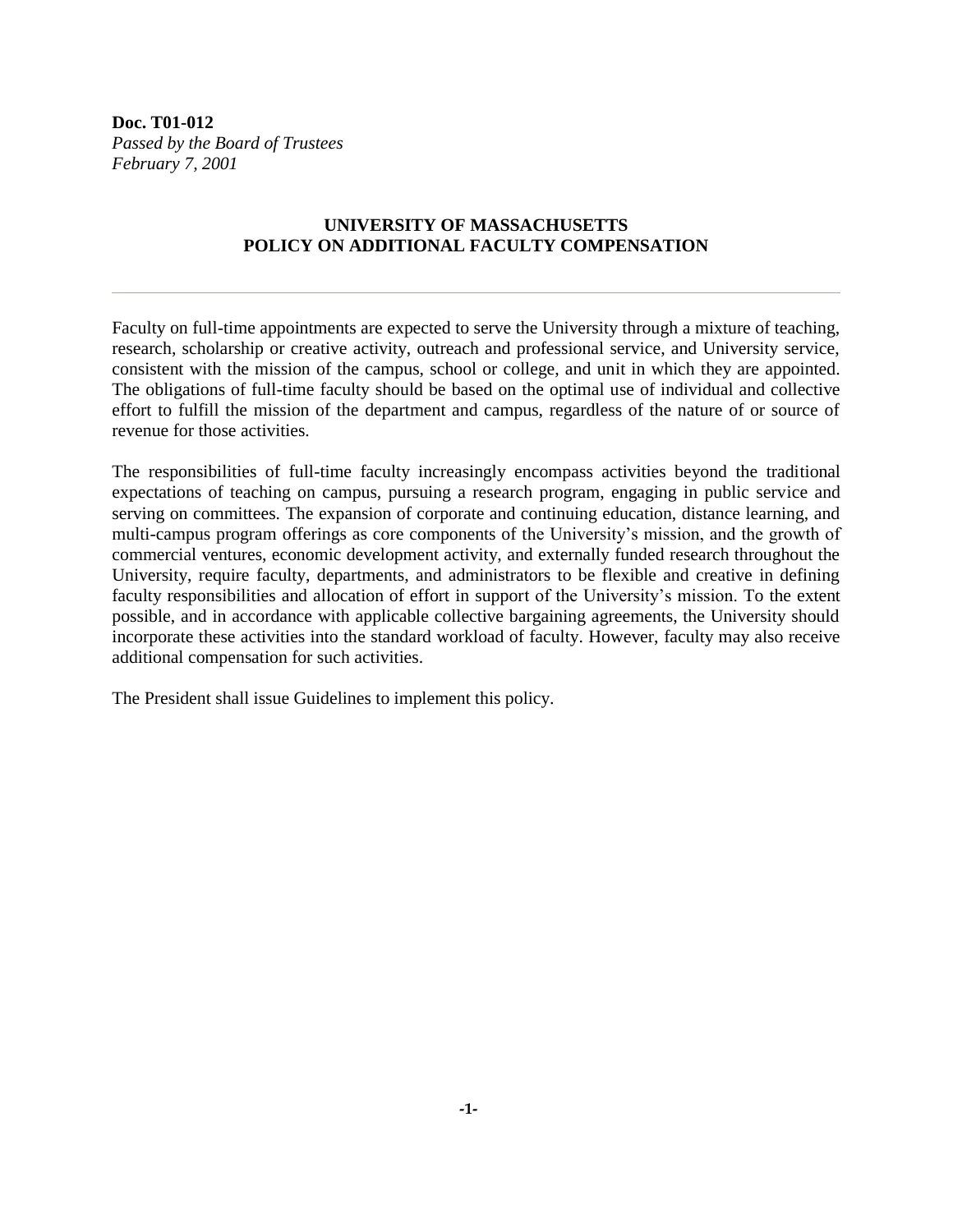## **UNIVERSITY OF MASSACHUSETTS GUIDELINES FOR THE POLICY ON ADDITIONAL FACULTY COMPENSATION (Doc. T01-012)**

## **I. DEFINITIONS**

With respect to the Policy on Additional Faculty Compensation, the following words shall have the following meanings:

- A. Additional compensation is defined as any compensation paid to faculty by the University in excess of the full-time salary. Additional compensation may be paid to faculty for outreach and teaching activities administered, sponsored, co-sponsored, or conducted through the University; additional administrative duties or special appointments; and extramurally-funded research.
- B. Outside consulting or other outside remunerated services of a professional nature are the subject of the Policy on Faculty Consulting and Outside Activities (Doc. T96-047).
- C. A Faculty Member is a full-time employee of the University whose principal title is Lecturer, Instructor, Assistant Professor, Associate Professor, or Professor, or any other University employee whose principal duties consist of teaching, research, and/or service/academic outreach.

## **II. CONDITIONS AND REQUIREMENTS**

Faculty members of the University of Massachusetts on full-time appointments may receive additional compensation under the following circumstances and conditions:

- A. Any activities undertaken for additional compensation may not interfere with a faculty member's satisfactory disposition of his or her regular assignments and responsibilities.
- B. Faculty may engage in as much extra activity for additional compensation as is consistent with maintaining a satisfactory disposition of their full-time obligations to the University, as defined and monitored by the department chair and the dean of the school/college. It is the responsibility of the department chair and the dean to ensure that faculty are meeting their fulltime obligations to the institution in a satisfactory way.
- C. Additional compensation for federally-funded research must be consistent with federal rules and regulations.
- D. Faculty may receive additional compensation for privately-funded research at rates negotiated with the research sponsor.
- E. Rates of pay for teaching or related services (such as course development) are established by the unit sponsoring the programs with the approval of the Chancellor or President (as appropriate).
- F. No faculty member may accept additional duties or additional compensation that would bring